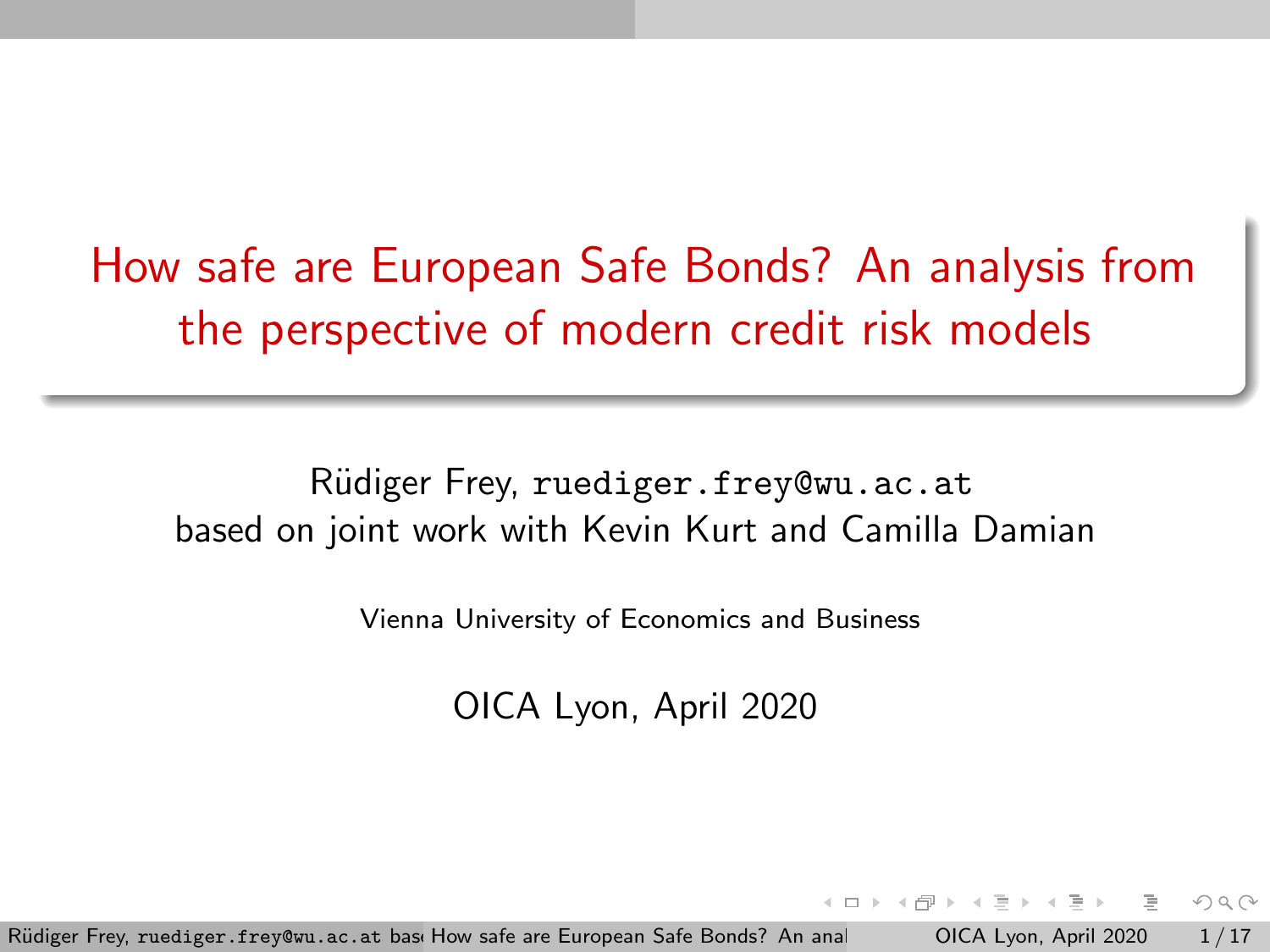# <span id="page-1-0"></span>Portfolio credit risk: European Safe Bonds

So-called European Safe Bonds or **ESBies**. were recently proposed as a tool to improve functioning of euro area. [Brunnermeier et al. \[2017\]](#page-16-1)

- ESBies are the senior tranche of a CDO backed by a portfolio of sovereign bonds from all members of the euro area.
- Junior tranches would be sold in the form of so-called EJBs.
- Creating a market for ESBies could
	- drastically increase the supply of safe assets in euro area
	- help to break the 'vicious circle' between bank solvency and the credit quality of home sovereigns

モーマ イラン マミン マラン・コン

 $OQ$ 

without eliminating market discipline.

• ESBies are different from Eurobonds (no *joint liability*), but some of our results are also relevant for current debate on financing instruments for dealing with Corona crisis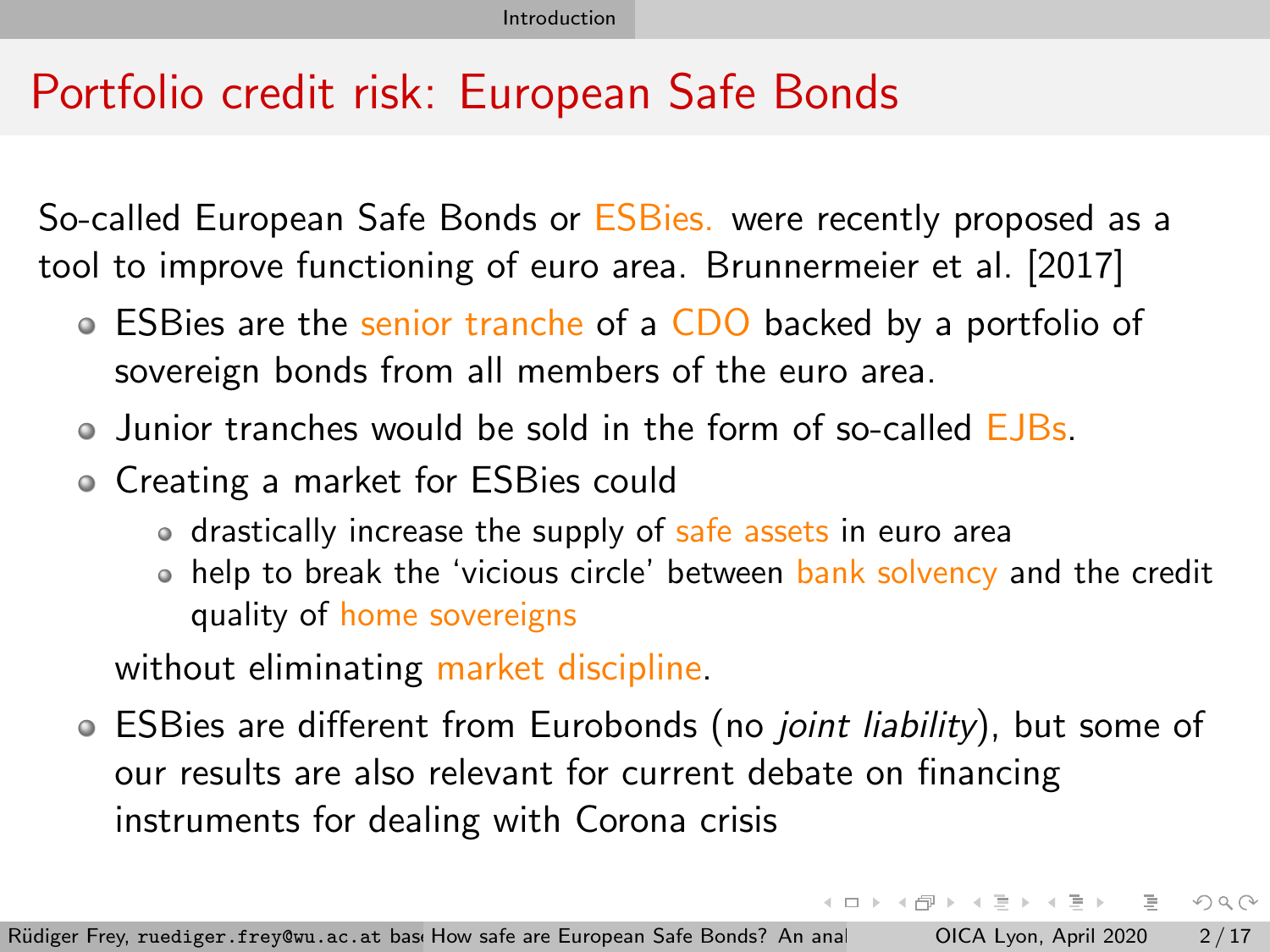# How safe are European Safe Bonds?

- Potential advantages of ESBies hinge on the fact that "European Safe Bonds are really safe"
- Based on a simple simulation study, [Brunnermeier et al. \[2017\]](#page-16-1) claim that default risk of ESBies is really low
- This neglects problems with CDOs during the financial crisis; in particular 'safe' senior tranches experienced fairly high market risk during crisis time. This is unsuitable for a safe asset, see [Golec and](#page-16-2) [Perotti \[2015\]](#page-16-2).
- Hence we carry out a careful quantitative analysis of ESBies within the context of affine models with Markov modulated mean reversion.
	- We successfully calibrate a model to euro area CDS spreads from 10 countries
	- Risk analysis of ESBies, both static and dynamic (market risk)
- Introducing Markov modulation is a very useful extension of affine models イロト イ何 トイヨ トイヨト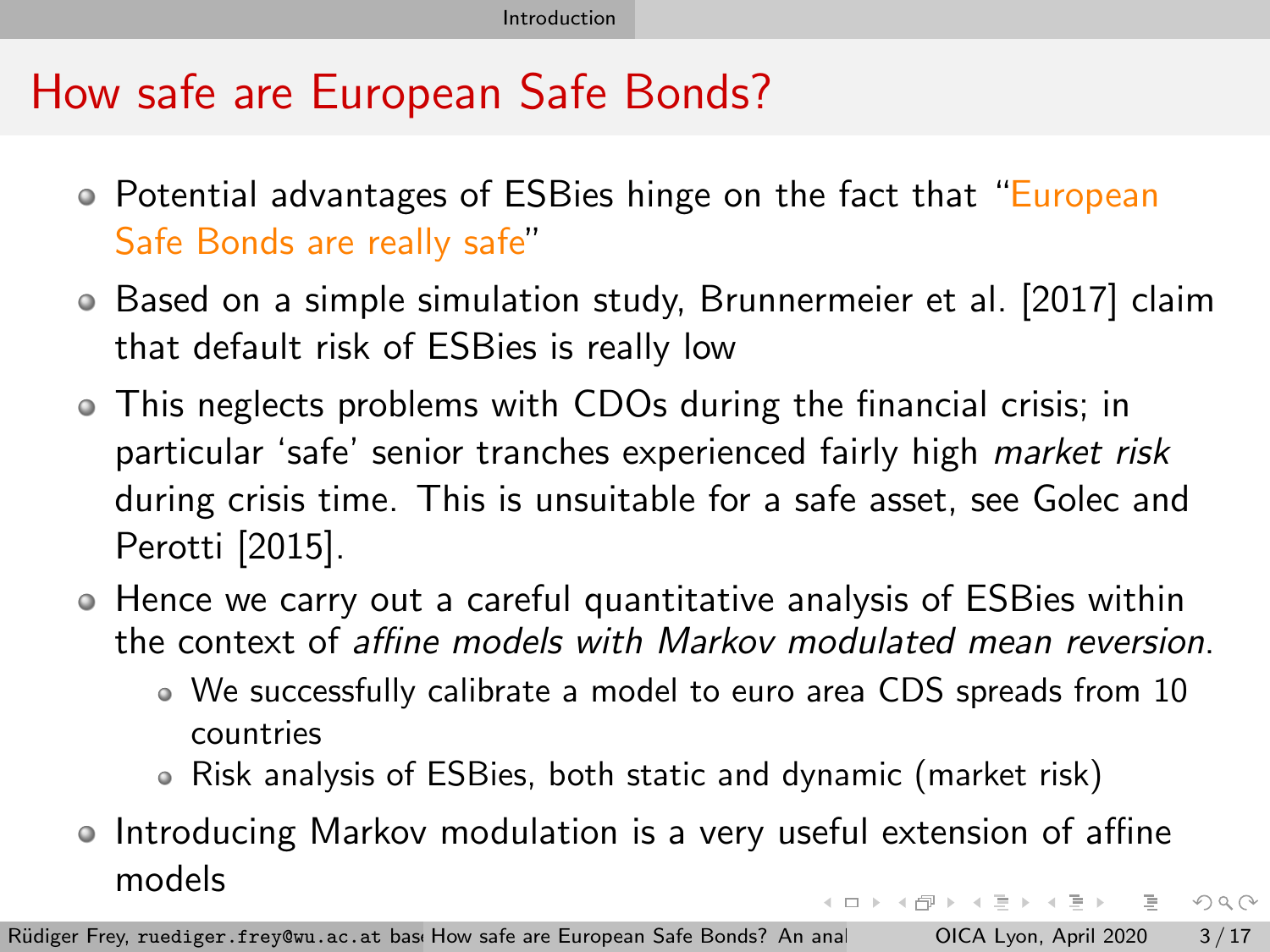## <span id="page-3-0"></span>The Model

- We consider  $J$  sovereigns with default times  $\tau^j$  and default indicators on  $(\Omega, \mathcal{F}, \mathbb{Q})$ , where  $\mathbb Q$  is the risk-neutral measure.
- $\bullet$  X is a K-state Markov chain with generator matrix Q and state space  $\mathcal{S}^{\mathcal{X}}=\{1,\ldots,\mathcal{K}\}$
- $\tau^1, \ldots, \tau^J$  are conditionally independent doubly stochastic default times with  $\mathbb F$ -adapted hazard rate processes  $\gamma^j.$
- Hazard rate processes  $\gamma^1,\ldots,\gamma^J$  have dynamics

$$
d\gamma_t^j = \kappa^j(\mu^j(X_t)e^{\omega^jt} - \gamma_t^j)dt + \sigma^j\sqrt{\gamma_t^j}dW_t^j, \ 1 \le j \le J,
$$
 (1)

 $\mathcal{A} \oplus \mathcal{B} \rightarrow \mathcal{A} \oplus \mathcal{B} \rightarrow \mathcal{A} \oplus \mathcal{B} \rightarrow \mathcal{B}$ 

 $OQ$ 

for constants  $\kappa^j, \sigma^j>0, \, \omega_j\geq 0$  and functions  $\mu^j\colon S^\mathsf{X}\to (0, \infty).$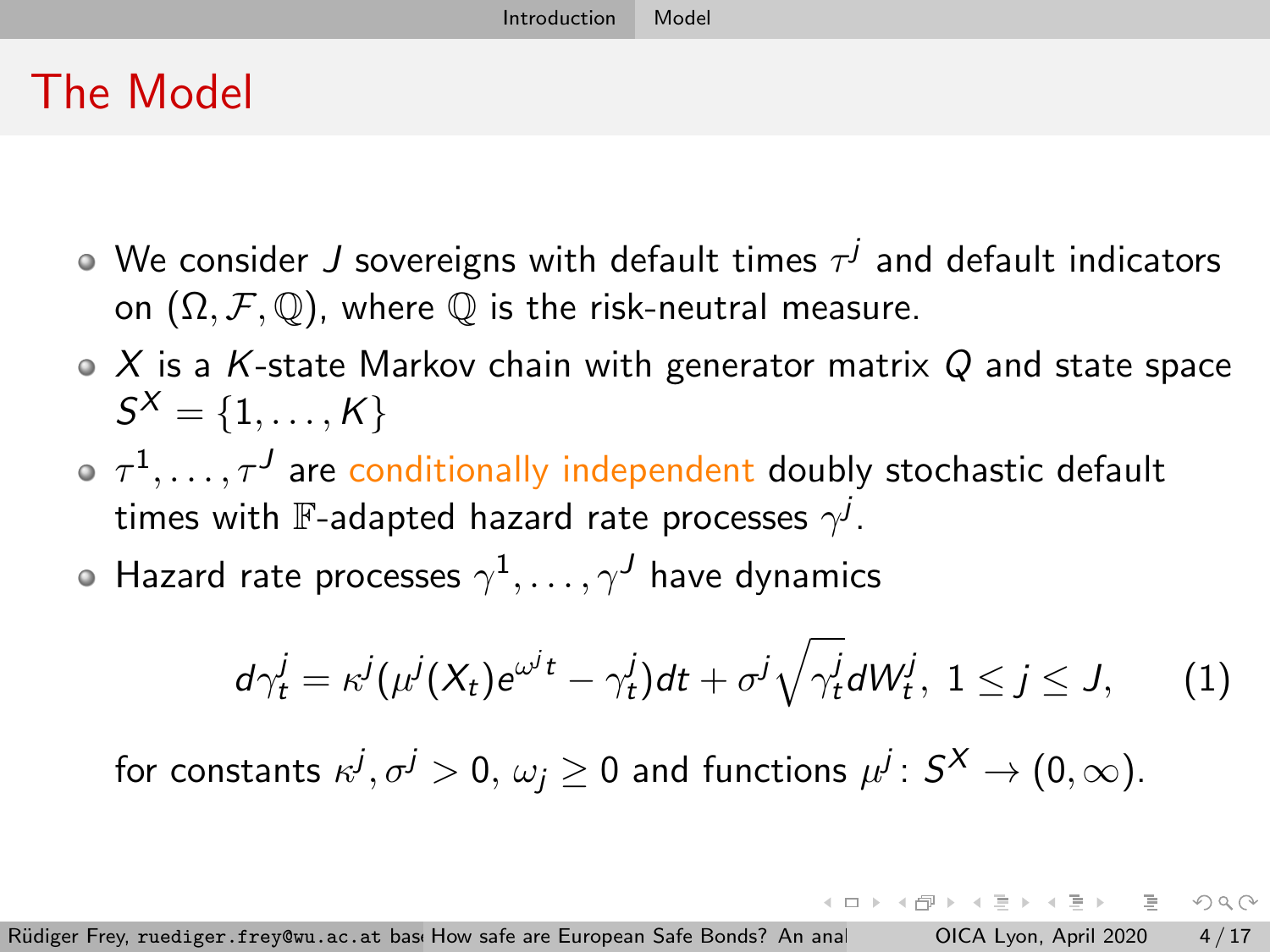## **Comments**

- Conditional independence ensures tractability. Moreover, contagion effects are difficult to predict
- $\circ$  Dependence on common chain X ensures co-movement in average spread level; diffusion part of  $\gamma^j$  generates country-specific fluctuations.
- $\bullet$  We typically work with  $K = 3$ , corresponding to expansion, mild- and strong recession.
- Observed spreads respectively calibrated hazard rates show clear evidence for 'common regimes'.

 $\mathbf{f} = \mathbf{f} + \mathbf{f} + \mathbf{f} + \mathbf{f} + \mathbf{f}$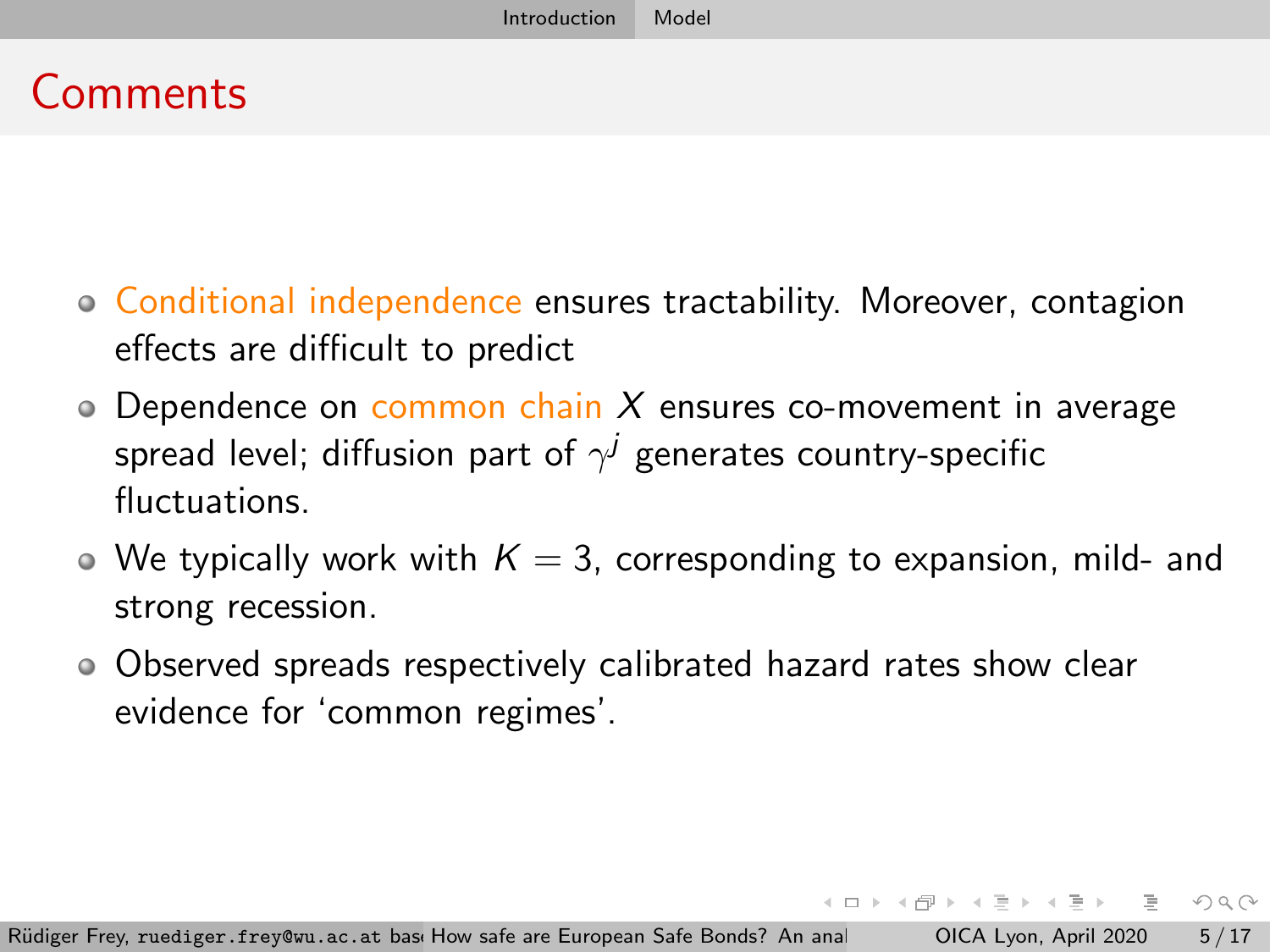# Affine transforms for Markov modulated CIR processes

Proposition 1

Consider vectors **w** and  $\mathbf{u} \in \mathbb{R}_+^J$  and  $\mathbf{g} \in \mathbb{R}^K$ . Then

$$
E\Big(e^{-\int_t^T \langle \mathbf{w}, \boldsymbol{\gamma}_s\rangle\,ds}\langle \mathbf{g}, X_T\rangle e^{-\langle u, \boldsymbol{\gamma}_T\rangle}\mid \mathcal{F}_t\Big)=\langle f(t), X_t\rangle \exp\Big(\sum_{j=1}^J \beta^j(t, \mathcal{T})\gamma_t^j\Big).
$$

Here the functions  $\beta^j(\cdot,T)$ ,  $1\leq j\leq J$ , solve the Ricatti equation

$$
\frac{d}{ds}\beta^j(s,\mathcal{T})=w_j+\kappa_j\beta^j(s,\mathcal{T})-\frac{1}{2}\sigma_j^2(\beta^j(s,\mathcal{T}))^2,\quad \beta^j(\mathcal{T},\mathcal{T})=-u_j\,,
$$

and the function  $\textbf{f} \colon [0,T] \to \mathbb{R}^K$  solve an ODE system related to the generator of X.

Rüdiger Frey, ruediger.frey@wu.ac.at bas: How safe are European Safe Bonds? An anal CAMI (2000 6/17

④ → ④ → → → 三 →

- 3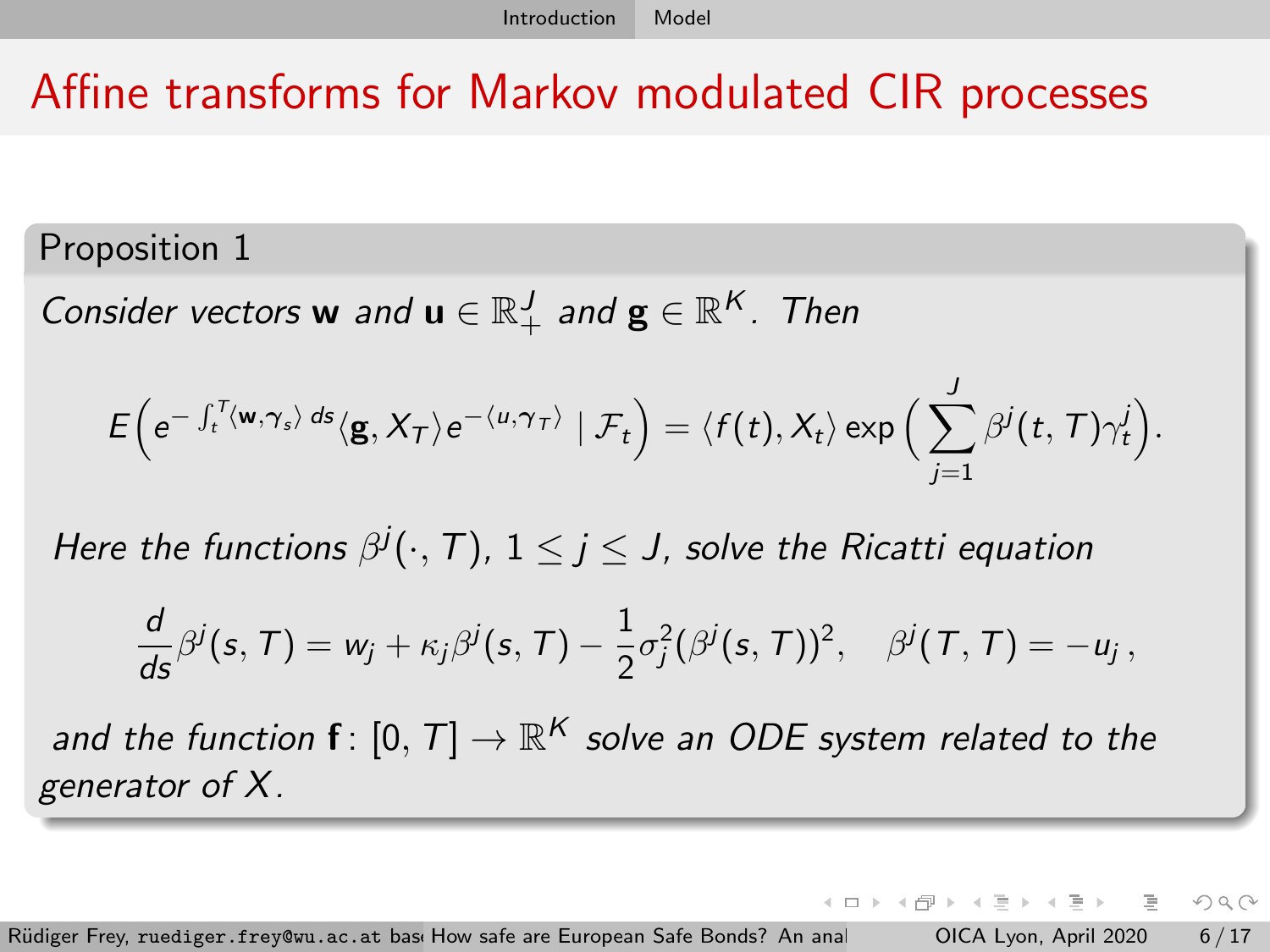## Comments

- Single-firm case in [Elliott and Siu \[2009\]](#page-16-3); more general result in [van](#page-16-4) [Beek et al. \[2020\]](#page-16-4),
- $\bullet$  The functions  $\beta$  are explicitly known
- The proposition allows to derive near-explicit solutions for (joint) survival probabilities, bond- and CDS prices and the Laplace trafo of the portfolio loss (the latter after a Poisson approximation)
- $\circ$  Can be extended to other Markov processes X (but then the ODE system becomes a more general backward equation)

 $\exists$   $\rightarrow$   $\rightarrow$   $\exists$   $\rightarrow$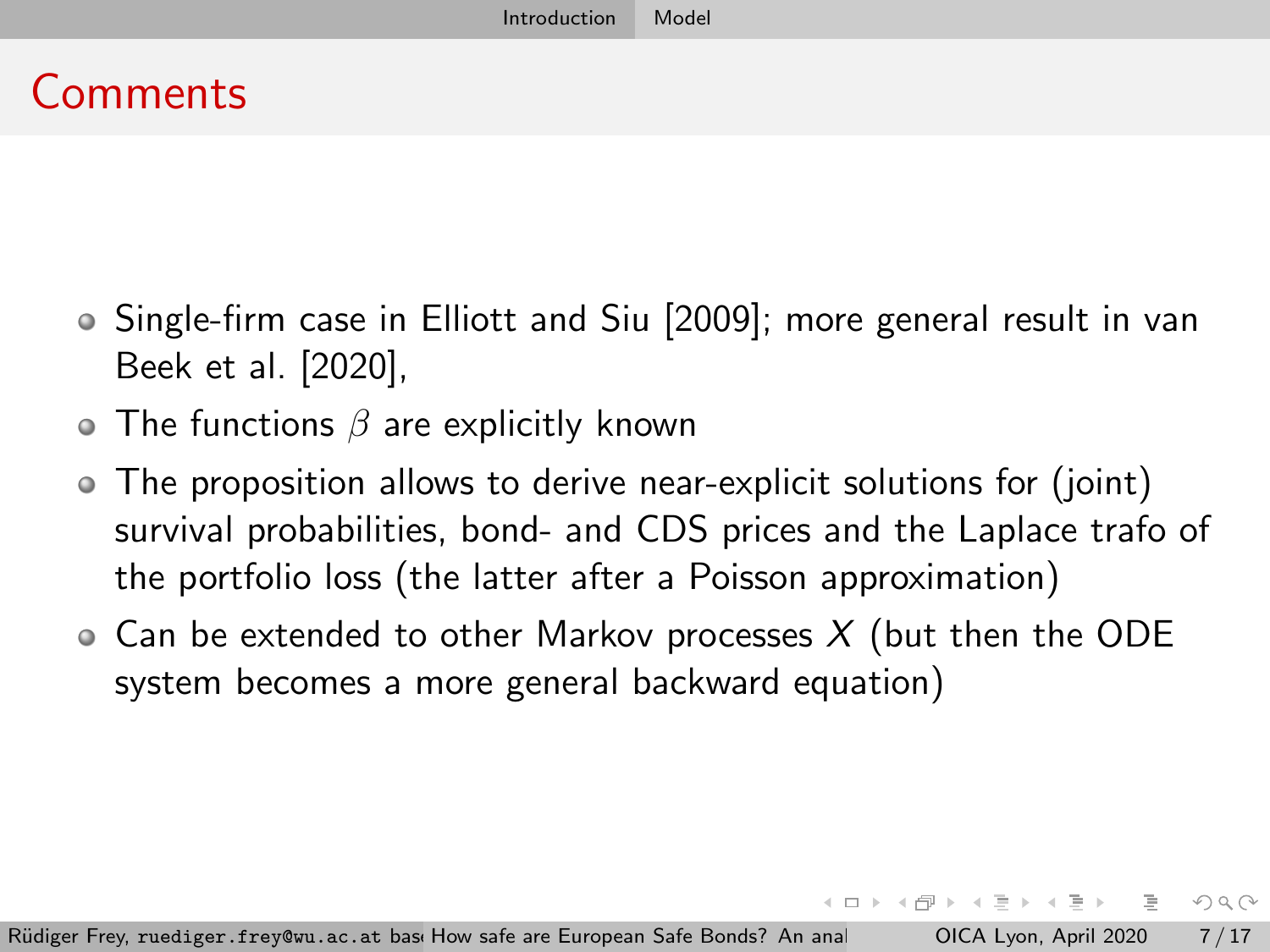## Calibrated trajectories of hazard rates and X



 $\leftarrow$   $\Box$   $\rightarrow$ 4 母 Ξ  $\mathbf{b}$  $\prec$  $\equiv$   $\rightarrow$ E

 $\mathbb{R}^2$  $\mathcal{A}$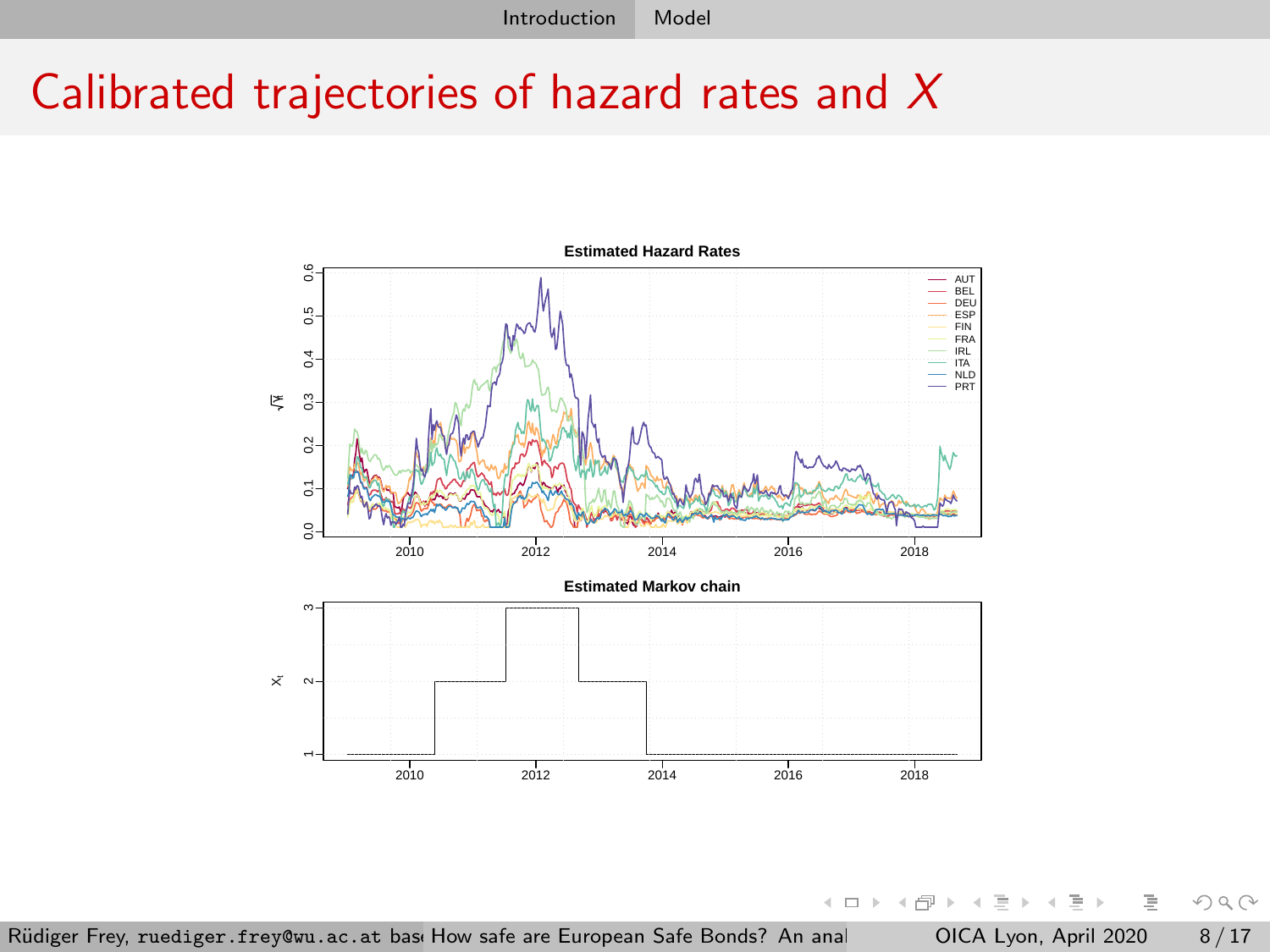# <span id="page-8-0"></span>Calibration

- We calibrate the model to weekly 1 and 5 year CDS spreads for the 10 largest euro area countries from January 7, 2009 until September 3, 2018, minimizing MSE between market and model spreads.
- We used an iterative procedure and several modern nonlinear optimizers
- Output: parameters  $(\Theta^j, \sigma^j, Q)$  with  $\Theta^j = (\mu^j(1), \ldots, \mu^j(3), \kappa^j, \omega^j);$ calibrated trajectories of hazard rates and of  $X$ .

### **Results**

- Very good fit (given complexity of the problem)
- Typically  $\mu(1) < \mu(2) < \mu(3)$ , supporting the interpretation of the states; exception Germany and France (flight to quality)

 $\mathsf{L} \square \rightarrow \mathsf{L} \mathsf{L} \mathsf{L} \rightarrow \mathsf{L} \mathsf{L} \rightarrow \mathsf{L} \mathsf{L} \mathsf{L} \rightarrow \mathsf{L} \mathsf{L} \mathsf{L} \rightarrow \mathsf{L} \mathsf{L} \mathsf{L} \rightarrow \mathsf{L} \mathsf{L} \mathsf{L} \rightarrow \mathsf{L} \mathsf{L} \mathsf{L} \rightarrow \mathsf{L} \mathsf{L} \mathsf{L} \rightarrow \mathsf{L} \mathsf{L} \mathsf{L} \rightarrow \mathsf{L} \mathsf{L} \mathsf{L} \rightarrow \mathsf{L} \mathsf{L} \mathsf{$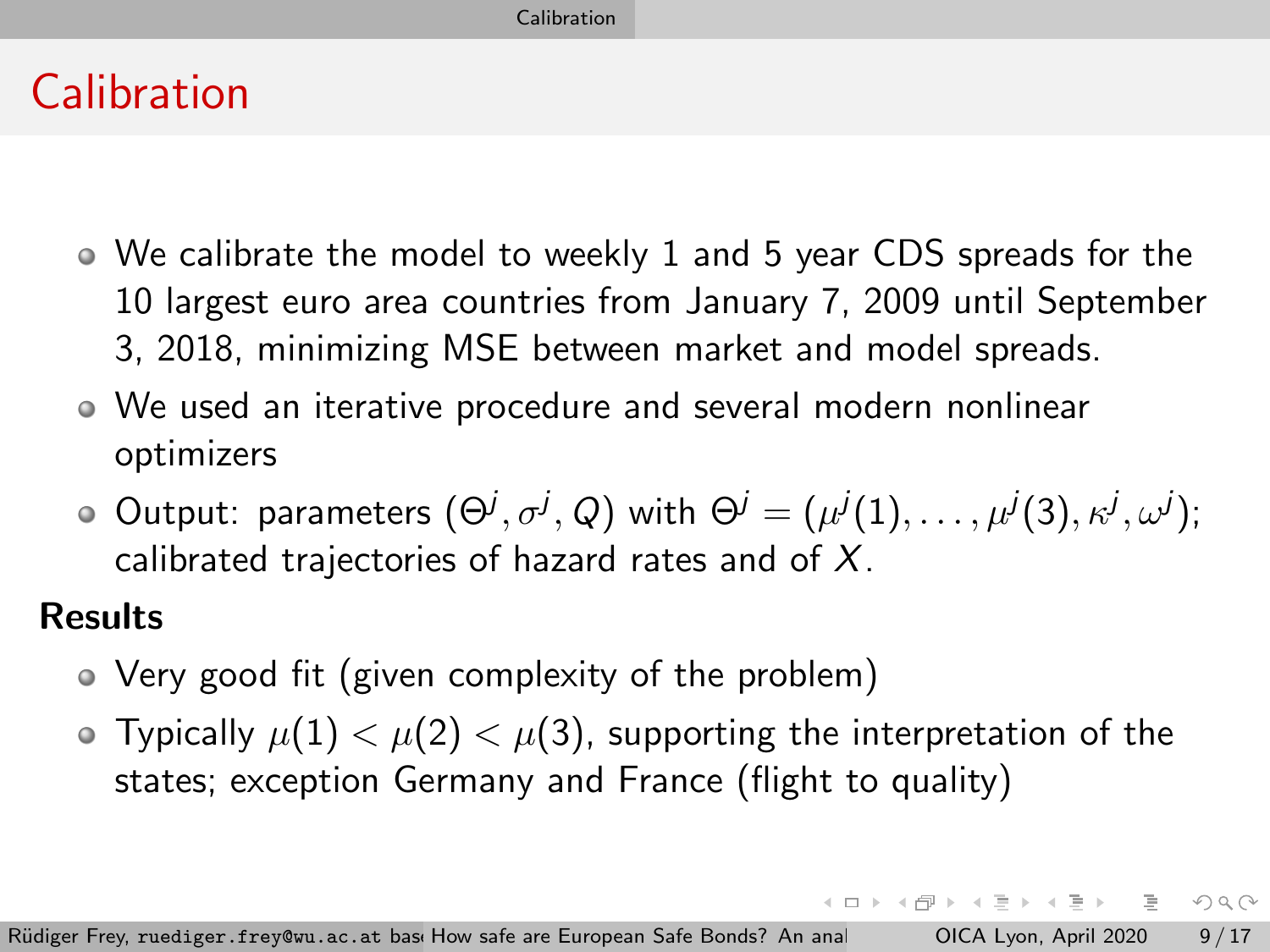## <span id="page-9-0"></span>Stylized ESBies and EJBs

**Portfolio loss.** Given set  $T$  of payment dates  $0 = t_0 < t_1 < \cdots < t_N = \mathcal{T}$ , define the l<mark>oss process  $L^j$ </mark> of sovereign  $j$  as

$$
L_t^j = \sum_{n=1}^N 1_{\{t_{n-1} < \tau^j \leq t_n\}} 1_{\{t \geq t_n\}} \delta^j(X_{t_n}), \quad t \in [0, T], \tag{2}
$$

 $\delta^j: S^\mathsf{X} \to (0,1]$  the LGD of  $j.$  Given weights  $\mathsf{w}^j>0$  the portfolio loss is

$$
L_t = \sum_{j=1}^J w^j L_t^j, \quad t \leq T.
$$

**ESBies.** Let  $V_T = 1 - L_T$  and fix attachment point  $\kappa \in (0, 1)$ . We define the payoff of stylized ESBies and EJBs as

$$
ESB_{T} = min(V_{T}, 1 - \kappa) = (1 - L_{T}) - (\kappa - L_{T})^{+}
$$
 (3)

$$
EJB_{T} = (V_{T} - (1 - \kappa))^{+} = (\kappa - L_{T})^{+}
$$
\n(4)

Rüdiger Frey, ruediger.frey@wu.ac.at basi How safe are European Safe Bonds? An anal CALyon, April 2020 10/17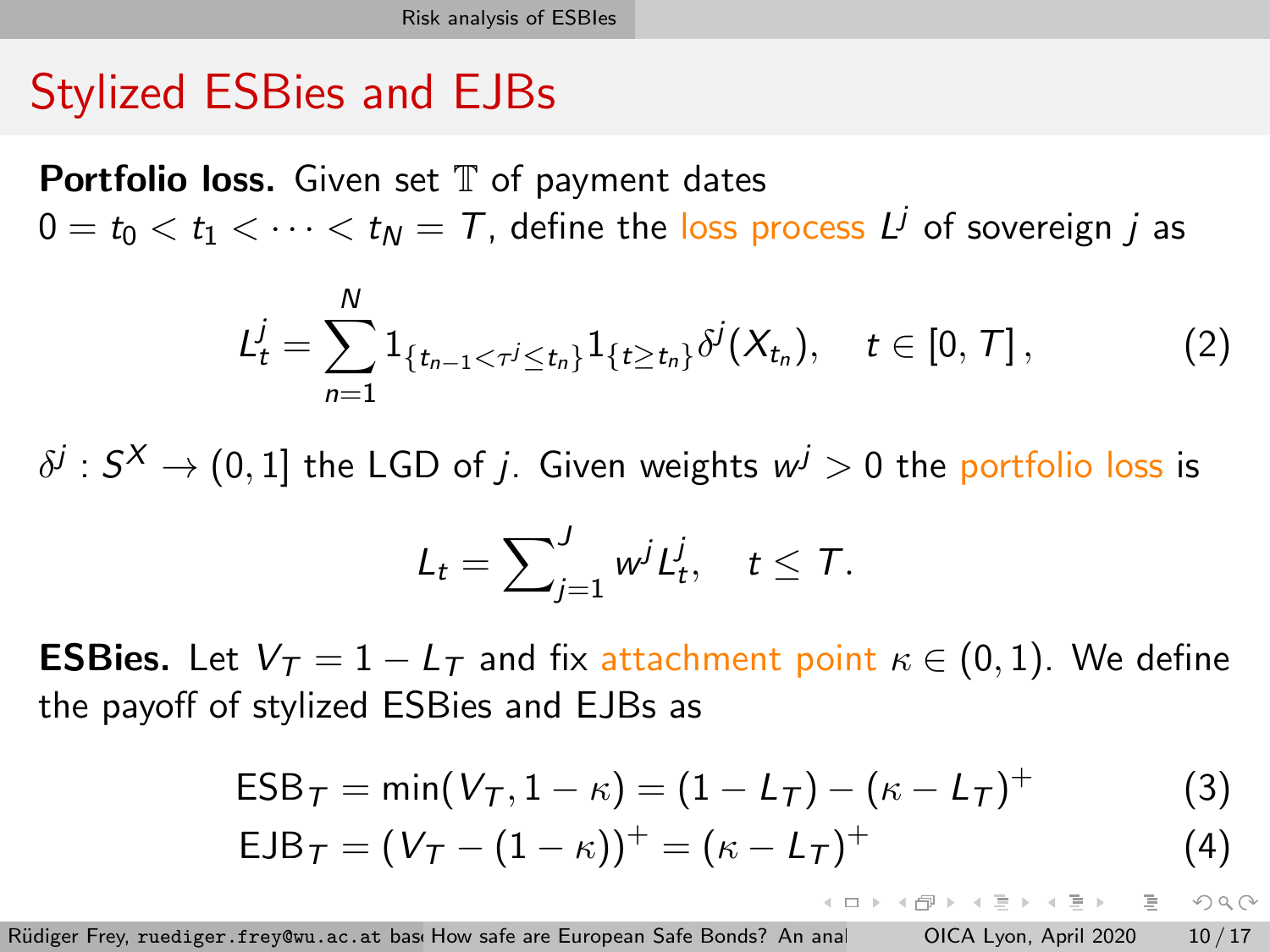# Risk analysis for ESBies

### Research questions

- 1 Risk neutral expected loss or credit spread of ESBies as function of  $\kappa$ 
	- We consider 3 different parameter sets with identical expected loss: base parameter set from calibration; two risky parameter sets with less frequent but more severe 'crisis events'
	- Appropriate perspective for a buy and hold investor
- 2 Spread dynamics as function of  $\kappa$  via historical simulation
- <sup>3</sup> Scenario-based analysis of market risk: impact of changes in risk factors on risk-neutral loss probability
	- Financial crisis: senior tranches can be subject to high market risk
	- Investors on markets for safe assets very sensitive to small changes in default probability

(ロトヨ 母 トヨ ヨ トヨ ヨ ト

目

- We include also contagious scenarios
- <sup>4</sup> Model-independent price bounds for given expected loss (worst case loss distribution), related to comonotonicity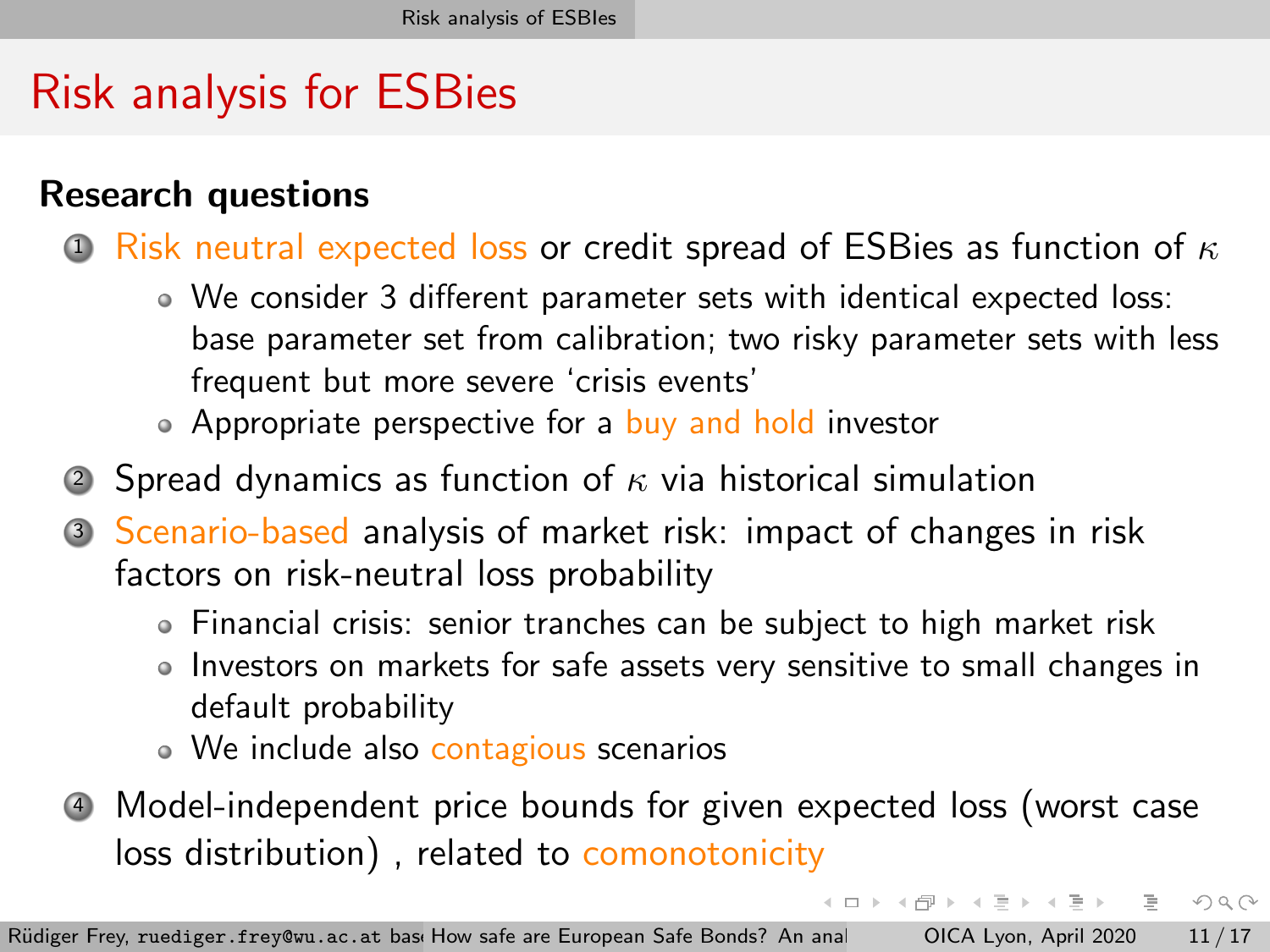## Expected loss of ESBies



Figure: Average expected loss of ESBies over the period from 01/2014 to 09/ 2018 as a function of  $\kappa$ , together with 'indicative rating range' on log scale

Rüdiger Frey, ruediger.frey@wu.ac.at bas: How safe are European Safe Bonds? An anal CAMI CAMILA DAPTI 2020 12/17

 $\mathcal{A} \xrightarrow{\sim} \mathcal{B} \rightarrow \mathcal{A} \xrightarrow{\sim} \mathcal{B}$ 

 $\leftarrow$   $\Box$   $\rightarrow$ 

4 冊 →

 $\equiv$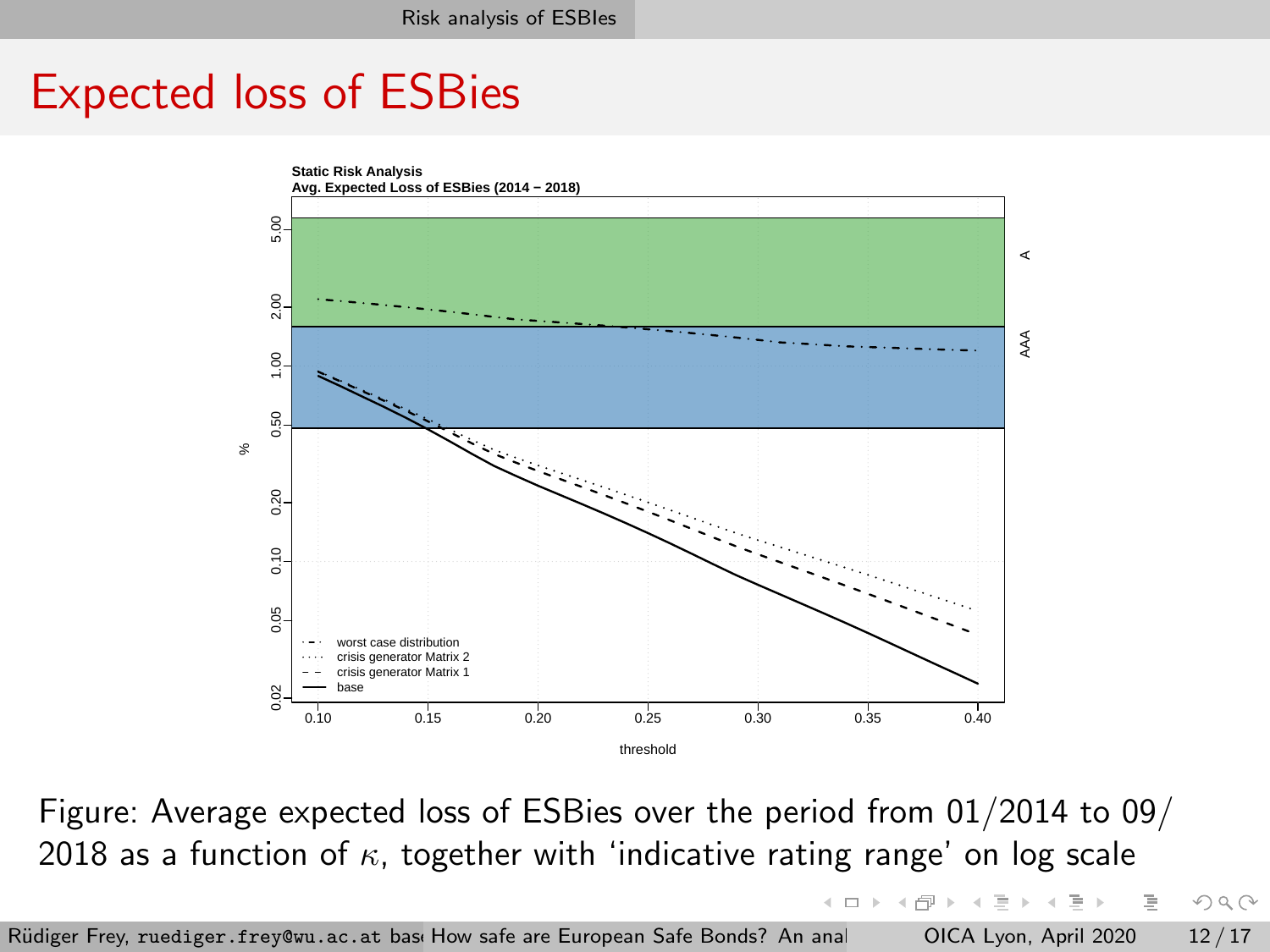## Spread dynamics via historical simulation



 $\overline{0}$ Figure: Spread of ESBies as a function of calibrated risk factors X and  $\gamma$  for various  $\kappa$ 

Rüdiger Frey, ruediger.frey@wu.ac.at basi How safe are European Safe Bonds? An anal CAMI CAMILA DAPIL 2020 13/17

 $\leftarrow$   $\Box$   $\rightarrow$ 

 $OQ$ 

E

 $\leftarrow \equiv +$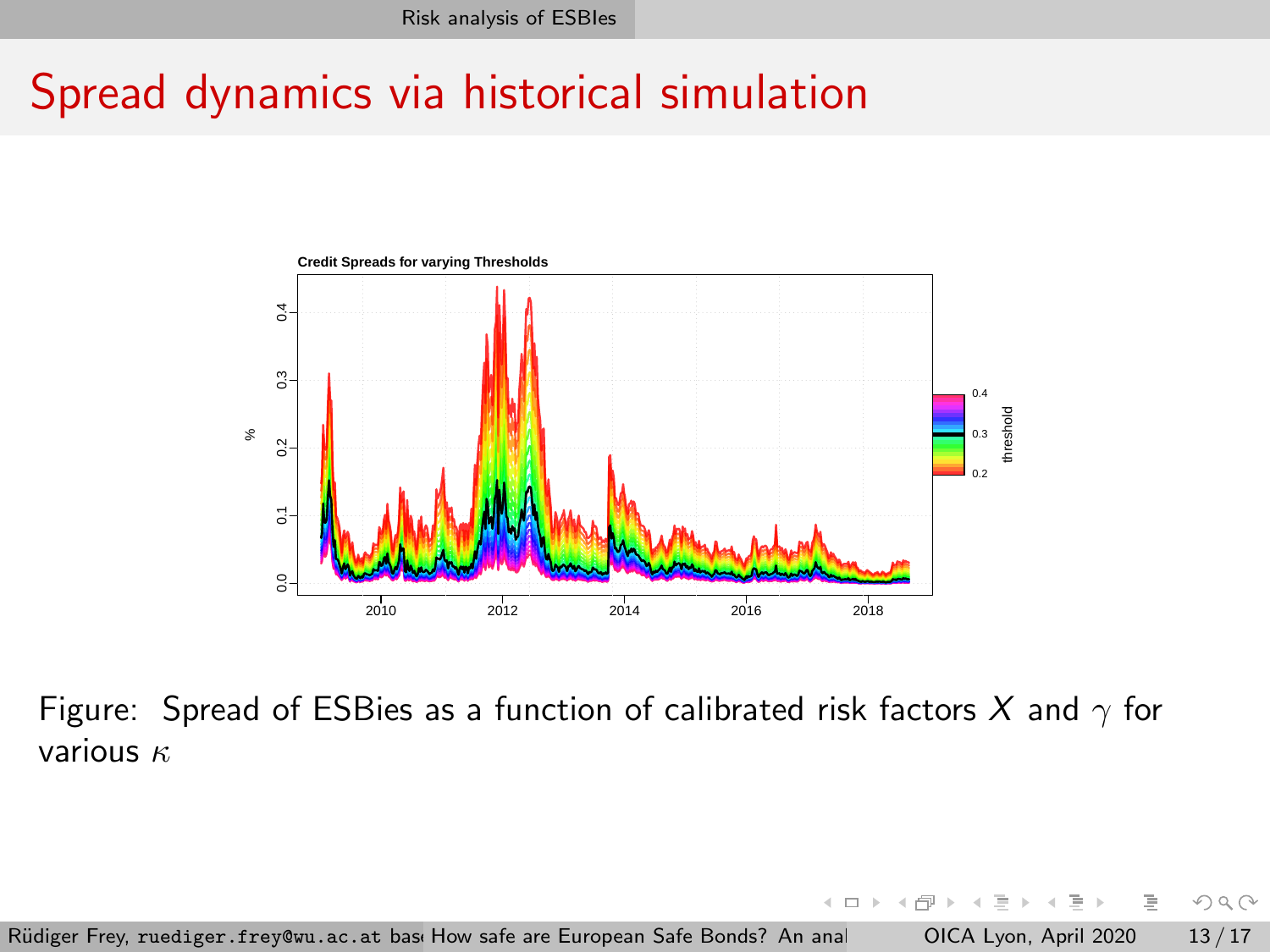## Risk neutral loss probability for different scenarios



Figure:  $\kappa \mapsto \mathbb{Q}(L_T > \kappa)$  for different risk factor changes (scenarios); left: ordinary scenarios, right contagious scenarios (both on a logscale)

 $OQ$ 

Rüdiger Frey, ruediger.frey@wu.ac.at bas: How safe are European Safe Bonds? An anal CALyon, April 2020 14/17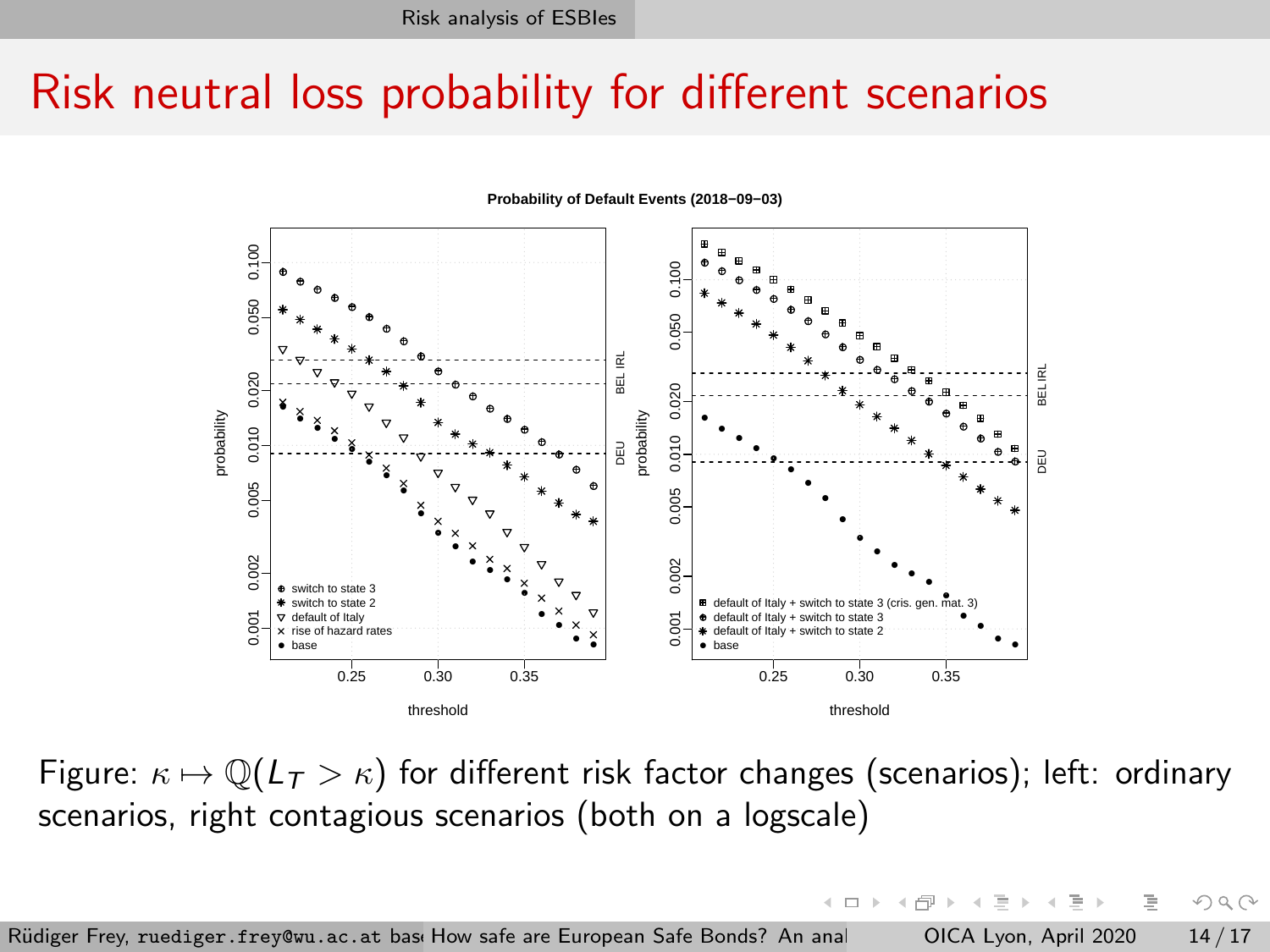## Results

- Investors holding ESBies until maturity face little risk of default-induced losses already for  $\kappa > 0.2$
- $\bullet$  For  $\kappa < 0.3$  spreads are very volatile
- Changes in *gamma* or a non-contagious default has only small impact on loss probability of ESBies; changes in  $X$  are more important;
- Implications of contagious scenarios can be quite severe, in particular for  $\kappa$  low

 $A \equiv 1$  and  $B \equiv 1$ 

 $\equiv$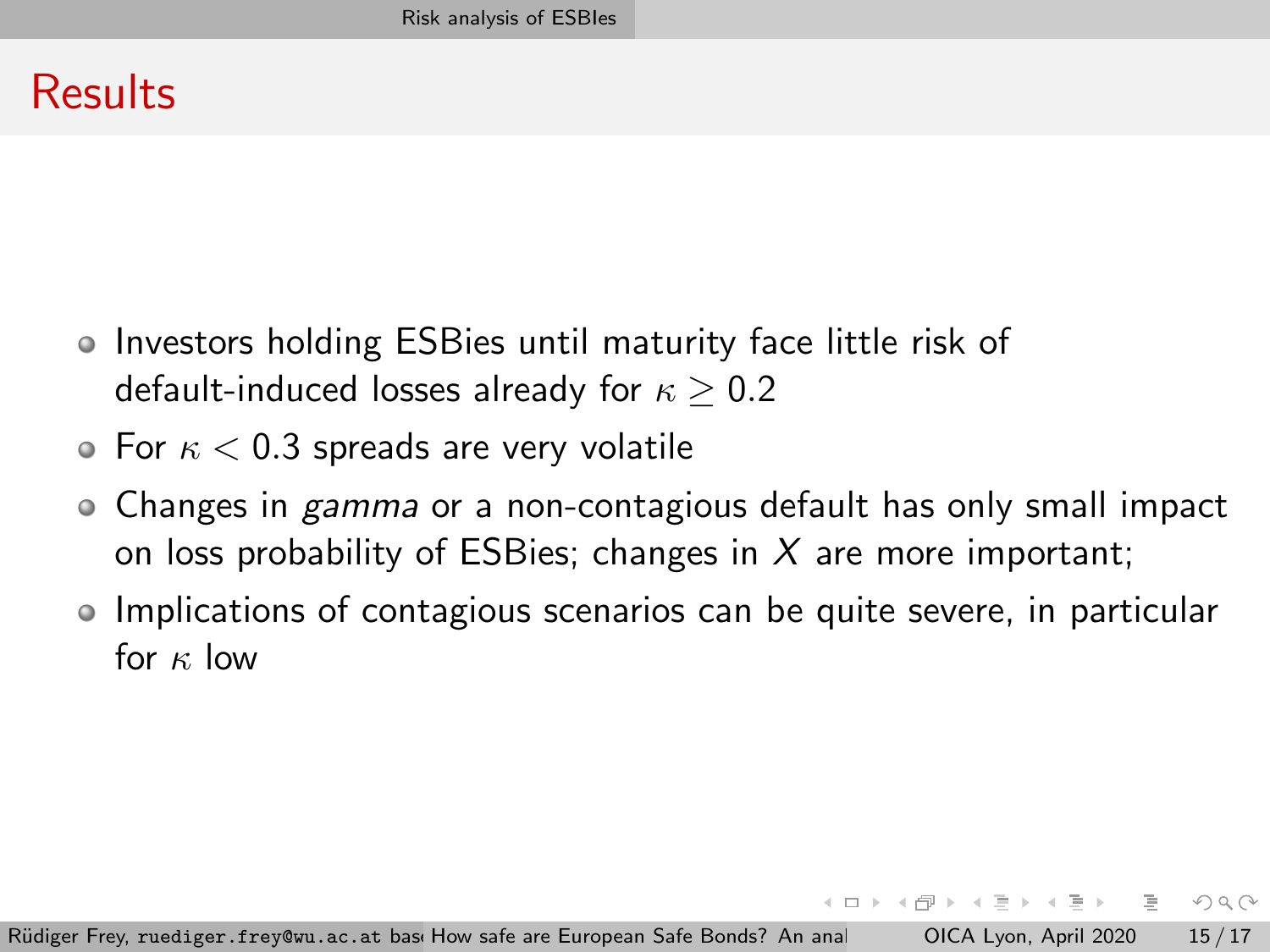# Policy implications

- **ESBies can be made safe, but safety margin wrt**  $\kappa$  **is needed**
- ESBies should be implemented in conjunction with other measures limiting contagion, see Bénassy-Quéré et al. [2018];
- The loss distribution of Eurobonds or bonds issued by European Stability Mechanism is akin to that of ESBies with high  $\kappa$ . Hence these bonds would probably sell at reasonably low spread.
- But for Eurobonds there are incentive problems due to separation of liability and control.

化三氯化物三氯

 $\equiv$